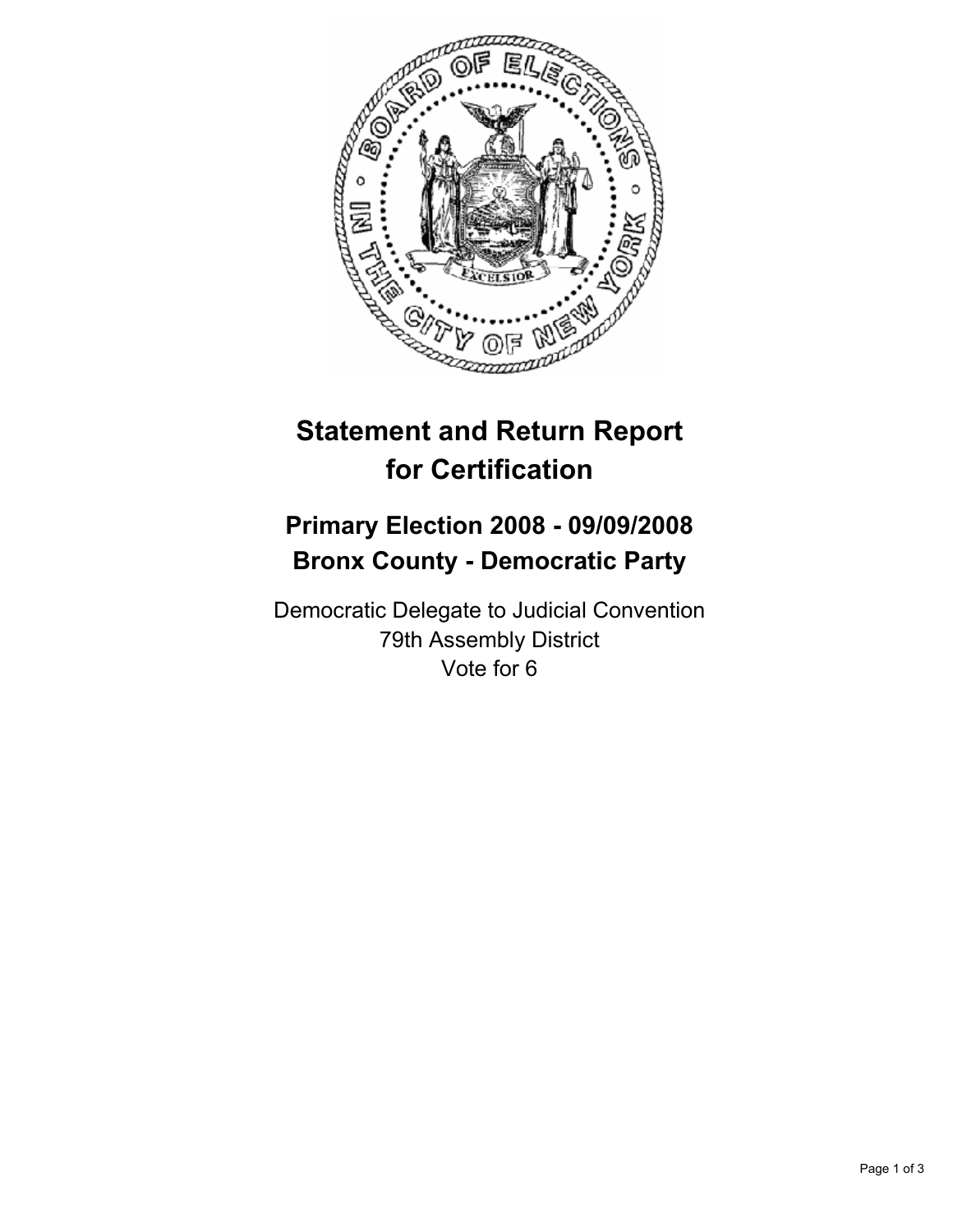

## **Assembly District 79**

| <b>EMERGENCY</b>          | 19     |
|---------------------------|--------|
| ABSENTEE/MILITARY         | 134    |
| <b>AFFIDAVIT</b>          | 291    |
| MICHAEL A BENJAMIN        | 2,061  |
| <b>MARIE HOWSE</b>        | 470    |
| <b>JOHN M LEMON</b>       | 559    |
| <b>MARIE B MCCULLOUGH</b> | 624    |
| <b>CORNELL NOLTON</b>     | 494    |
| <b>MARCELLA R BROWN</b>   | 888    |
| SIGFREDO GONZALEZ         | 1,506  |
| <b>MATTHEW CHAPMAN</b>    | 733    |
| LUIS ZAYAS                | 365    |
| <b>ANNETTE C DEJESUS</b>  | 572    |
| <b>MARGARITA CARO</b>     | 353    |
| <b>INEZ HARVEY</b>        | 776    |
| SANDRA GONZALEZ           | 883    |
| <b>MAXINE BRAUNSON</b>    | 478    |
| <b>CYNTHIA L COX</b>      | 892    |
| <b>WILFORD PICKNEY</b>    | 622    |
| <b>SHARON ALLEN</b>       | 453    |
| <b>Total Votes</b>        | 12,729 |